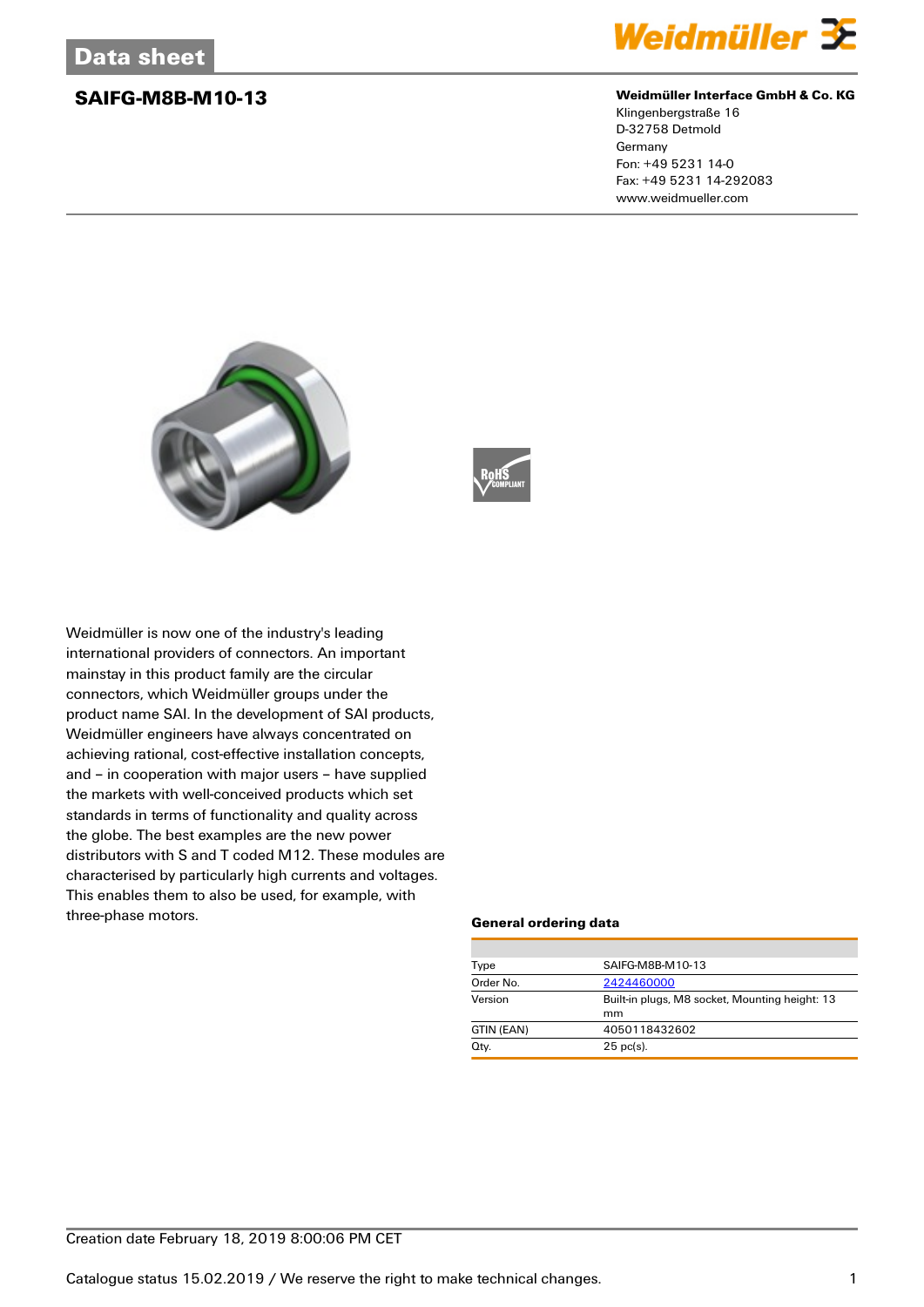# **Technical data**



## **SAIFG-M8B-M10-13 Weidmüller Interface GmbH & Co. KG**

Klingenbergstraße 16 D-32758 Detmold Germany Fon: +49 5231 14-0 Fax: +49 5231 14-292083

| <b>Dimensions and weights</b>           |                          |                          |                 |  |
|-----------------------------------------|--------------------------|--------------------------|-----------------|--|
|                                         |                          |                          |                 |  |
| Net weight                              | 5.84 g                   |                          |                 |  |
| <b>Environmental Product Compliance</b> |                          |                          |                 |  |
|                                         |                          |                          |                 |  |
| <b>REACH SVHC</b>                       | Lead 7439-92-1           |                          |                 |  |
| Technical data of PCB plug-in connector |                          |                          |                 |  |
|                                         |                          |                          |                 |  |
| Coding                                  | none                     | Housing surface          | nickel-plated   |  |
| Housings                                | M8 socket                | Mounting height          | $13 \text{ mm}$ |  |
| Housing main material                   | CuZn                     | <b>Connection thread</b> | M <sub>8</sub>  |  |
| Seal material                           | FPM, NBR                 |                          |                 |  |
| <b>System parameters</b>                |                          |                          |                 |  |
| Pin series quantity                     | 1                        |                          |                 |  |
| <b>Classifications</b>                  |                          |                          |                 |  |
| <b>ETIM 6.0</b>                         | EC000437                 | eClass 6.2               |                 |  |
| eClass 9.1                              | 27-44-02-02              |                          | 27-26-07-02     |  |
|                                         |                          |                          |                 |  |
| <b>Approvals</b>                        |                          |                          |                 |  |
| <b>ROHS</b>                             | Conform                  |                          |                 |  |
| <b>Downloads</b>                        |                          |                          |                 |  |
|                                         |                          |                          |                 |  |
| Brochure/Catalogue                      | <b>FL FIELDWIRING EN</b> |                          |                 |  |
| <b>Engineering Data</b>                 | <b>STEP</b>              |                          |                 |  |